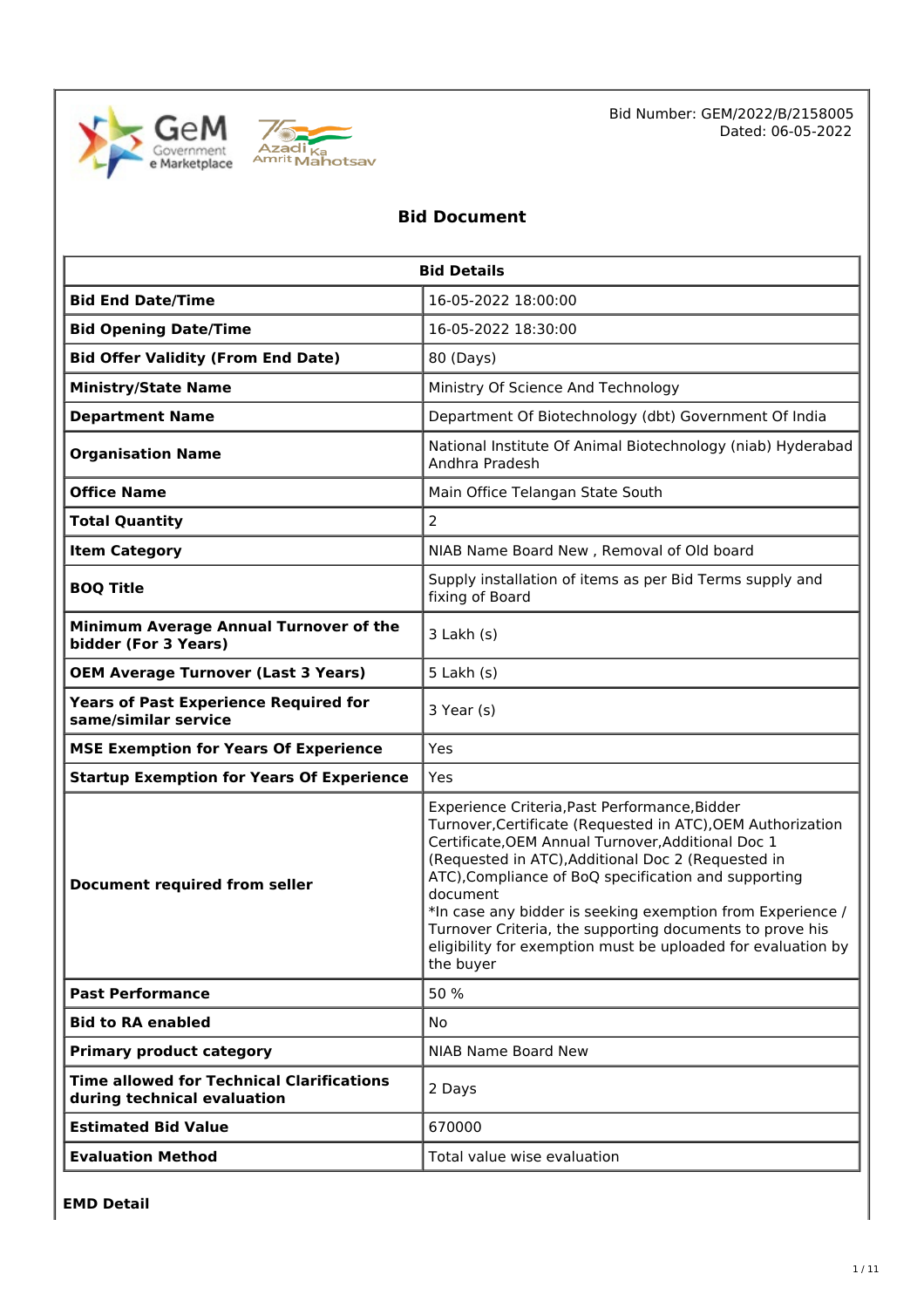| . | <b>No</b><br>$\sim$ |
|---|---------------------|
|   |                     |
|   |                     |

## **ePBG Detail**

| Advisory Bank                       | PUNJAB NATIONAL BANK |  |
|-------------------------------------|----------------------|--|
| ePBG Percentage(%)                  | 3.00                 |  |
| Duration of ePBG required (Months). | 62                   |  |

(a). EMD & Performance security should be in favour of Beneficiary, wherever it is applicable.

#### **Beneficiary:**

MANAGER (STORES&PURCHASE)

Main Office Telangan State South, Department of Biotechnology (DBT) Government of India, National Institute of Animal Biotechnology (NIAB) Hyderabad Andhra Pradesh, Ministry of Science and Technology (Santosh Namdeo)

#### **Splitting**

Bid splitting not applied.

#### **MII Purchase Preference**

| МII                 | ⊾ہ∨ |
|---------------------|-----|
| Purchase Preference | ີ   |

#### **MSE Purchase Preference**

MSE Purchase Preference Vestillaria Vestillaria Vestillaria Vestillaria Vestillaria Vestillaria Vestillaria Ve

1. If the bidder is a Micro or Small Enterprise as per latest definitions under MSME rules, the bidder shall be exempted from the requirement of "Bidder Turnover" criteria and "Experience Criteria". If the bidder is OEM of the offered products, it would also be exempted from the "OEM Average Turnover" criteria. In case any bidder is seeking exemption from Turnover / Experience Criteria, the supporting documents to prove his eligibility for exemption must be uploaded for evaluation by the buyer.

2. If the bidder is a Startup, the bidder shall be exempted from the requirement of "Bidder Turnover" criteria and "Experience Criteria". If the bidder is OEM of the offered products, it would also be exempted from the "OEM Average Turnover" criteria. In case any bidder is seeking exemption from Turnover / Experience Criteria, the supporting documents to prove his eligibility for exemption must be uploaded for evaluation by the buyer. 3. The minimum average annual financial turnover of the bidder during the last three years, ending on 31st March of the previous financial year, should be as indicated above in the bid document. Documentary evidence in the form of certified Audited Balance Sheets of relevant periods or a certificate from the Chartered Accountant / Cost Accountant indicating the turnover details for the relevant period shall be uploaded with the bid. In case the date of constitution / incorporation of the bidder is less than 3-year-old, the average turnover in respect of the completed financial years after the date of constitution shall be taken into account for this criteria.

4. Experience Criteria: In respect of the filter applied for experience criteria, the Bidder or its OEM {themselves or through reseller(s)} should have regularly, manufactured and supplied same or similar Category Products to any Central / State Govt Organization / PSU / Public Listed Company for number of Financial years as indicated above in the bid document before the bid opening date. Copies of relevant contracts to be submitted along with bid in support of having supplied some quantity during each of the Financial year. In case of bunch bids, the category of primary product having highest value should meet this criterion.

5. OEM Turn Over Criteria: The minimum average annual financial turnover of the OEM of the offered product during the last three years, ending on 31st March of the previous financial year, should be as indicated in the bid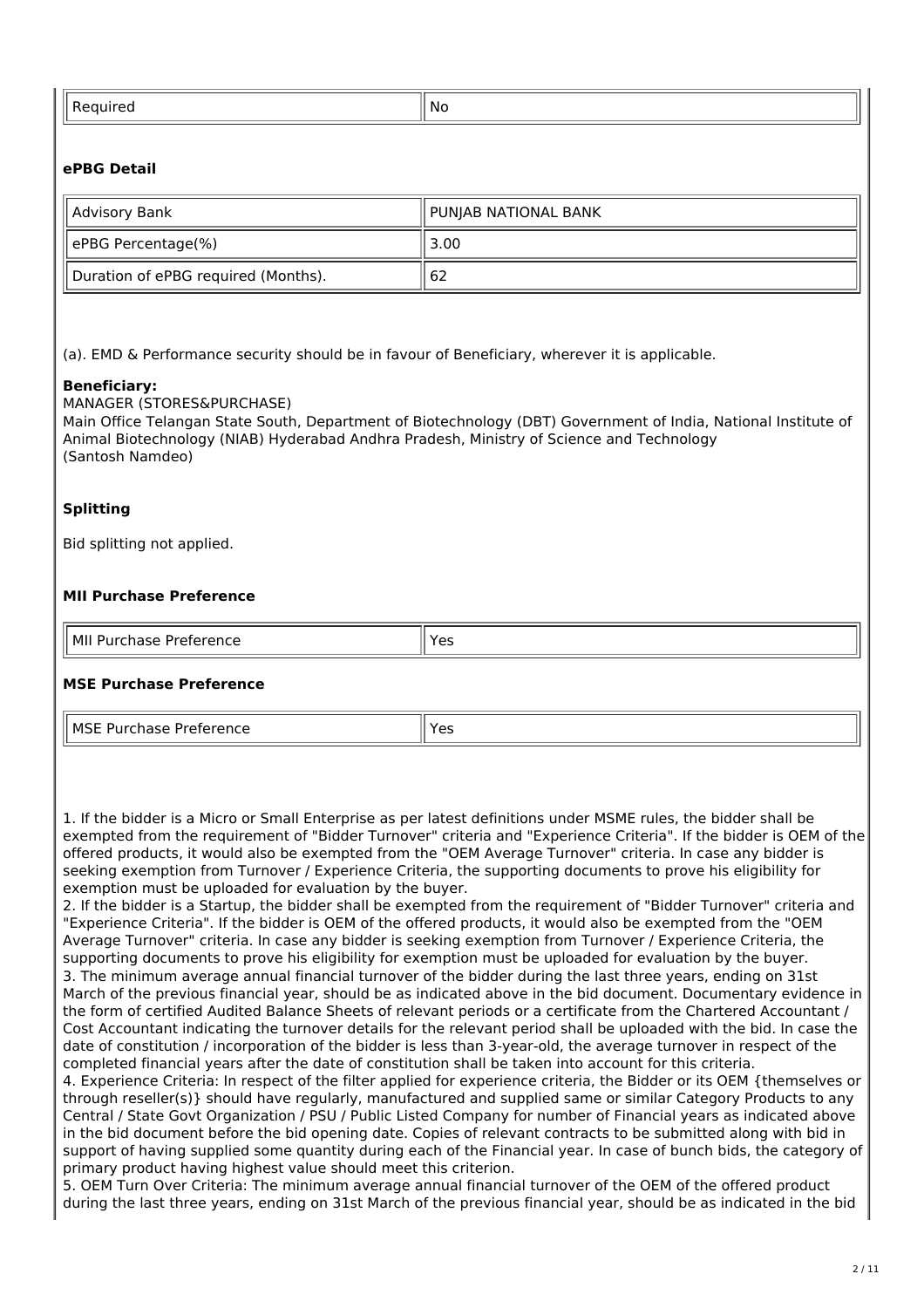document. Documentary evidence in the form of certified Audited Balance Sheets of relevant periods or a certificate from the Chartered Accountant / Cost Accountant indicating the turnover details for the relevant period shall be uploaded with the bid. In case the date of constitution / incorporation of the OEM is less than 3 year old, the average turnover in respect of the completed financial years after the date of constitution shall be taken into account for this criteria.

6. Preference to Make In India products (For bids < 200 Crore):Preference shall be given to Class 1 local supplier as defined in public procurement (Preference to Make in India), Order 2017 as amended from time to time and its subsequent Orders/Notifications issued by concerned Nodal Ministry for specific Goods/Products. The minimum local content to qualify as a Class 1 local supplier is denoted in the bid document. If the bidder wants to avail the Purchase preference, the bidder must upload a certificate from the OEM regarding the percentage of the local content and the details of locations at which the local value addition is made along with their bid, failing which no purchase preference shall be granted. In case the bid value is more than Rs 10 Crore, the declaration relating to percentage of local content shall be certified by the statutory auditor or cost auditor, if the OEM is a company and by a practicing cost accountant or a chartered accountant for OEMs other than companies as per the Public Procurement (preference to Make-in -India) order 2017 dated 04.06.2020. Only Class-I and Class-II Local suppliers as per MII order dated 4.6.2020 will be eligible to bid. Non - Local suppliers as per MII order dated 04.06.2020 are not eligible to participate. However, eligible micro and small enterprises will be allowed to participate .In case Buyer has selected Purchase preference to Micro and Small Enterprises clause in the bid, the same will get precedence over this clause.

7. Purchase preference to Micro and Small Enterprises (MSEs): Purchase preference will be given to MSEs as defined in Public Procurement Policy for Micro and Small Enterprises (MSEs) Order, 2012 dated 23.03.2012 issued by Ministry of Micro, Small and Medium Enterprises and its subsequent Orders/Notifications issued by concerned Ministry. If the bidder wants to avail the Purchase preference, the bidder must be the manufacturer of the offered product in case of bid for supply of goods. Traders are excluded from the purview of Public Procurement Policy for Micro and Small Enterprises. In respect of bid for Services, the bidder must be the Service provider of the offered Service. Relevant documentary evidence in this regard shall be uploaded along with the bid in respect of the offered product or service. If L-1 is not an MSE and MSE Seller (s) has/have quoted price within L-1+ 15% (Selected by Buyer)of margin of purchase preference /price band defined in relevant policy, such Seller shall be given opportunity to match L-1 price and contract will be awarded for 25%(selected by Buyer) percentage of total QUANTITY.

8. Estimated Bid Value indicated above is being declared solely for the purpose of guidance on EMD amount and for determining the Eligibility Criteria related to Turn Over, Past Performance and Project / Past Experience etc. This has no relevance or bearing on the price to be quoted by the bidders and is also not going to have any impact on bid participation. Also this is not going to be used as a criteria in determining reasonableness of quoted prices which would be determined by the buyer based on its own assessment of reasonableness and based on competitive prices received in Bid / RA process.

9. Past Performance: The Bidder or its OEM {themselves or through re-seller(s)} should have supplied same or similar Category Products for 50% of bid quantity, in at least one of the last three Financial years before the bid opening date to any Central / State Govt Organization / PSU / Public Listed Company. Copies of relevant contracts (proving supply of cumulative order quantity in any one financial year) to be submitted along with bid in support of quantity supplied in the relevant Financial year. In case of bunch bids, the category related to primary product having highest bid value should meet this criterion.

## **NIAB Name Board New**

**(Minimum 50% and 20% Local Content required for qualifying as Class 1 and Class 2 Local Supplier respectively)**

Brand Type **Unbranded** 

**Technical Specifications**

| <b>Specification Document</b> | <b>View File</b> |
|-------------------------------|------------------|
| BOQ Detail Document           | <b>View File</b> |

Advisory-Please refer attached BOQ document for detailed consignee list and delivery period.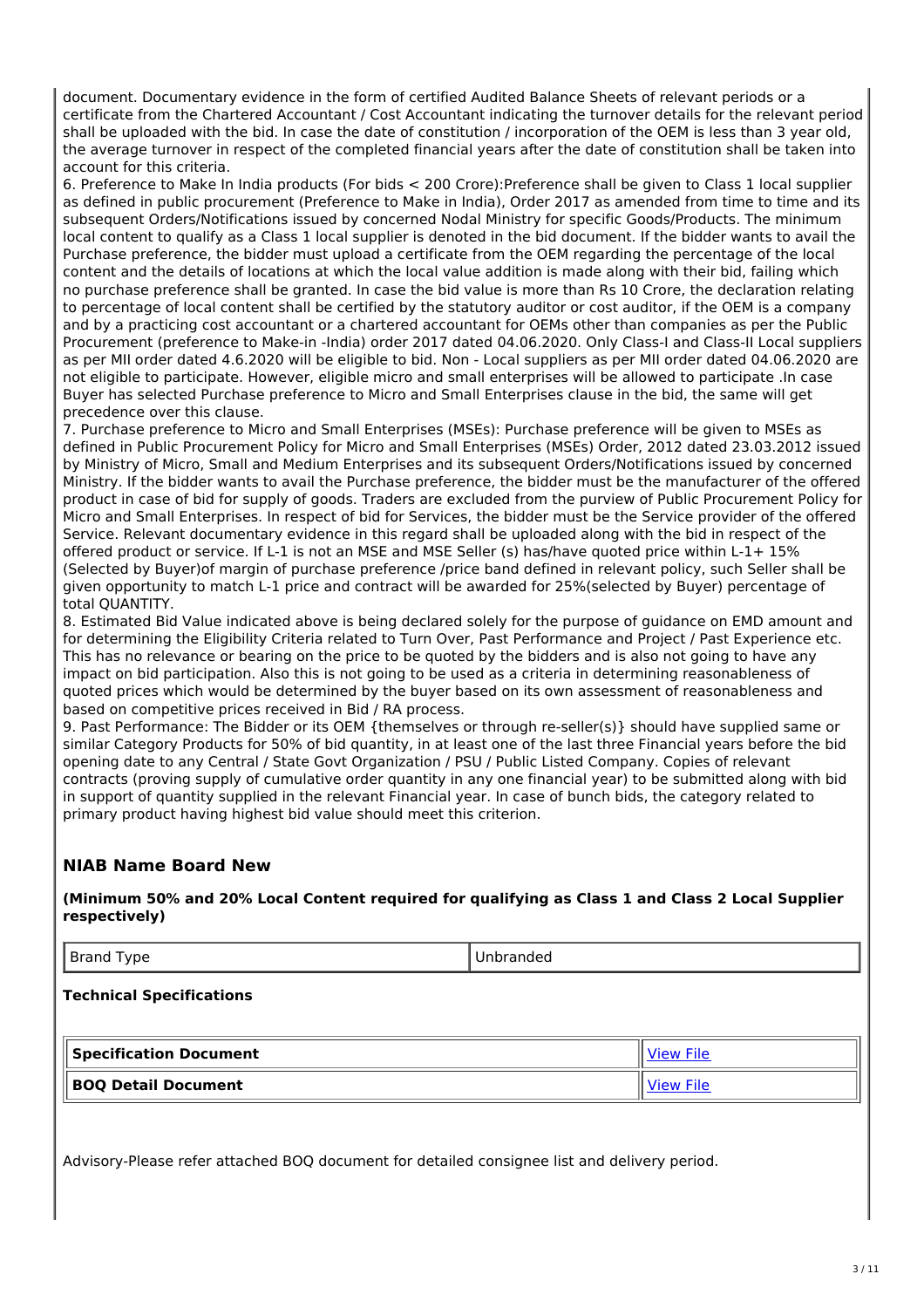### **Consignees/Reporting Officer and Quantity**

| S.No. | Consignee/Reporti<br>ng Officer | <b>Address</b>                                                                                                                                                                                | Quantity | <b>Delivery Days</b> |
|-------|---------------------------------|-----------------------------------------------------------------------------------------------------------------------------------------------------------------------------------------------|----------|----------------------|
|       | Santosh Namdeo                  | 500032, National Institute of<br>Animal Biotechnology (NIAB),<br>Opp. Journalist Colony, Near<br>Gowlidoddy, Extended Q City<br>Road, Gachibowli, Hyderabad,<br>Telangana, India PIN: 500 032 |          | 45                   |

## **Removal Of Old Board**

**(Minimum 50% and 20% Local Content required for qualifying as Class 1 and Class 2 Local Supplier respectively)**

Brand Type **Disk Report Control** Unbranded

#### **Technical Specifications**

| Specification Document | View File        |
|------------------------|------------------|
| BOQ Detail Document    | <b>View File</b> |

Advisory-Please refer attached BOQ document for detailed consignee list and delivery period.

#### **Consignees/Reporting Officer and Quantity**

| S.No. | <b>Consignee/Reporti</b><br>ng Officer | <b>Address</b>                                                                                                                                                                                | Quantity | <b>Delivery Days</b> |
|-------|----------------------------------------|-----------------------------------------------------------------------------------------------------------------------------------------------------------------------------------------------|----------|----------------------|
|       | Santosh Namdeo                         | 500032, National Institute of<br>Animal Biotechnology (NIAB),<br>Opp. Journalist Colony, Near<br>Gowlidoddy, Extended Q City<br>Road, Gachibowli, Hyderabad,<br>Telangana, India PIN: 500 032 |          | 45                   |

# **Buyer Added Bid Specific Terms and Conditions**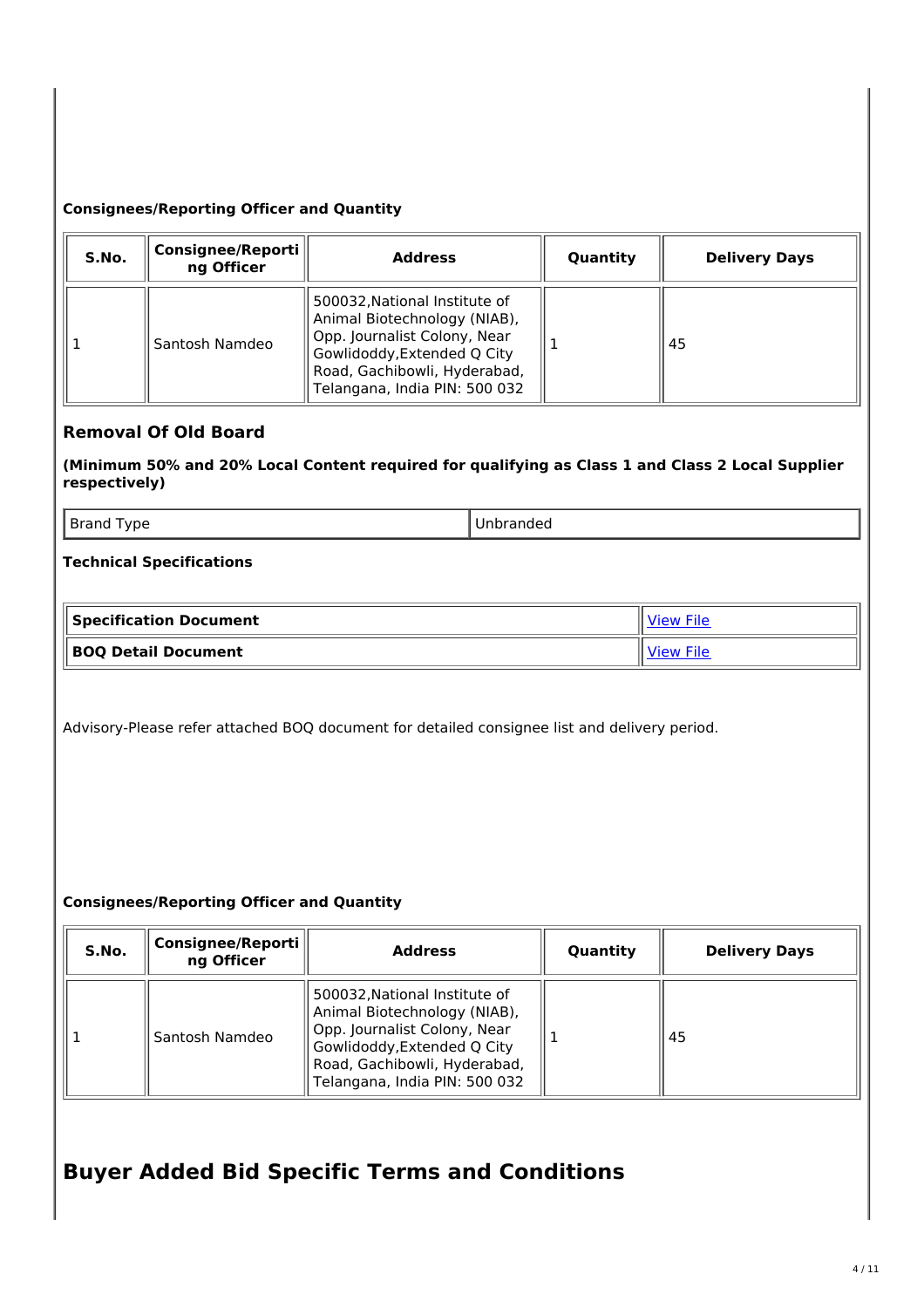#### 1. **Generic**

The buyer organization is an institution eligible for concessional rates of GST as notified by the Government of India. The goods for which bids have been invited fall under classification of GST concession and the conditions for eligibility of concession are met by the institution. A certificate to this effect will be issued by Buyer to the Seller after award of the Contract. Sellers are requested to submit their bids after accounting for the Concessional rate of GST.

Applicable Concessional rate of GST : 5%

Notification No.and date : National Institute of Animal Biotechnology is registered with the Department of Scientific and Industrial Research (DSIR) Vide Reg. No. TUN/RG-CDE (1175)/2020 dt 28-08-2020 valid up to 31.08.2025 for purposes of availing Customs Duty , GST exemptions in terms of Notfn. No. 51/96- Customs dt. 23 .07.1996, Notfn. No. 28/2003 Customs dt. 01.03 .2003, Notfn. No. 43/2017- Customs dt. 30.06.2017 & Notfu. No. 47/2017- Integrated Tax (Rate) dt. 14.11.2017, Notfn. No. 10/2018-Integrated Tax (Rate) dt. 25.0l.2018 and Notfn. No. 45/2017- Central Tax (Rate) dt. 14.11.2017, Notfn. No. 45/2017- Union Territory Tax (Rate) dt. 14.11.2017 & Notfn. No. 9/2018- Central Tax (Rate) dt. 25 .0l.2018, Notfn. No. 9/2018- Union Territory Tax (Rate) dt. 25.01.2018, as amended from time to time for research purposes only. Bidders Must CHECK & Quote CORRECT Applicable GST & Custom bonded warehouse price (if any) Duty Free/Concessional Duty as applicable as per rules/Notification as amended from time to time. dated 14/11/2017

#### 2. **Scope of Supply**

Scope of supply (Bid price to include all cost components) : Supply Installation Testing Commissioning of Goods and Training of operators and providing Statutory Clearances required (if any)

#### 3. **Turnover**

Bidder Turn Over Criteria: The minimum average annual financial turnover of the bidder during the last three years, ending on 31st March of the previous financial year, should be as indicated in the bid document. Documentary evidence in the form of certified Audited Balance Sheets of relevant periods or a certificate from the Chartered Accountant / Cost Accountant indicating the turnover details for the relevant period shall be uploaded with the bid. In case the date of constitution / incorporation of the bidder is less than 3 year old, the average turnover in respect of the completed financial years after the date of constitution shall be taken into account for this criteria.

#### 4. **OEM**

IMPORTED PRODUCTS: In case of imported products, OEM or Authorized Seller of OEM should have a registered office in India to provide after sales service support in India. The certificate to this effect should be submitted.

#### 5. **Service & Support**

Availability of Service Centres: Bidder/OEM must have a Functional Service Centre in the State of each Consignee's Location in case of carry-in warranty. (Not applicable in case of goods having on-site warranty). If service center is not already there at the time of bidding, successful bidder / OEM shall have to establish one within 30 days of award of contract. Payment shall be released only after submission of documentary evidence of having Functional Service Centre.

#### 6. **Service & Support**

Dedicated /toll Free Telephone No. for Service Support : BIDDER/OEM must have Dedicated/toll Free Telephone No. for Service Support.

#### 7. **Service & Support**

Escalation Matrix For Service Support : Bidder/OEM must provide Escalation Matrix of Telephone Numbers for Service Support.

#### 8. **Buyer Added Bid Specific ATC**

Buyer Added text based ATC clauses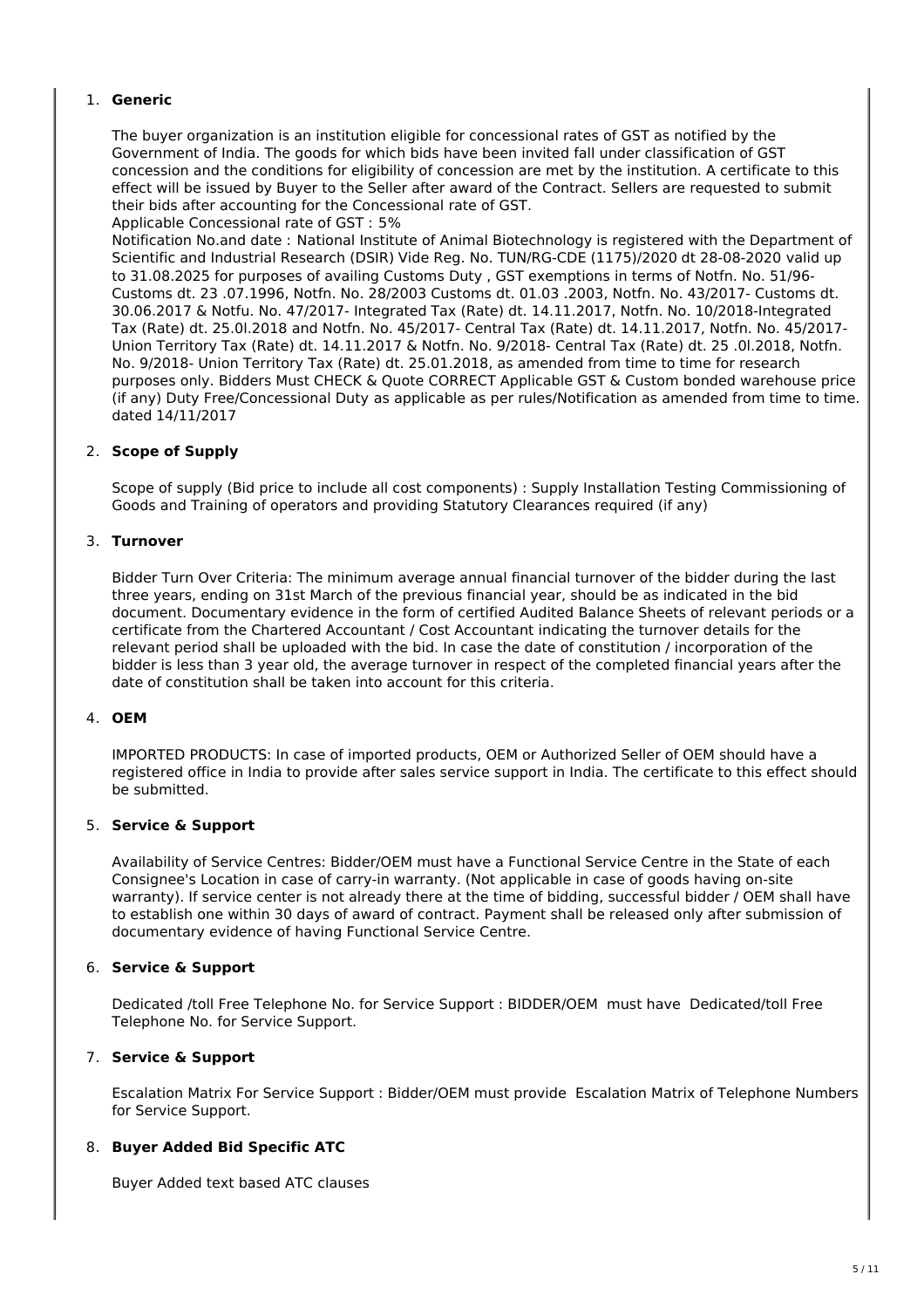- A. Based on user requirement specification /BOQ has been prepared. This is to help Bidders to understand technical specification requirements by end user and offer the suitable product as per end user requirement. Bidder must offer a product with equivalent/better specification than actual specification required as per given specification. Bidders must submit a complete Technical Brochure of product offered. On-Submission of the Technical Brochure & specification mismatch/deviation in offered product will result in rejection of your Bid. Please submit all supporting documents showing bid technical compliance. Please Check Bid ATC to understand all requirements as per this Bid. Bidder to check BID-ATC & quote product equivalent/better specification in compliance with actual specification with all other requirements mentioned in this Bid ATC failing which your bid will be rejected. (Please check Buyer Added Bid Specific Additional Terms and Conditions of this Bid document for further information)
- B. Experience Criteria: The Bidder or its OEM {themselves or through reseller(s)} should have regularly, manufactured and supplied same or similar Category Products to any Central / State Govt Organization / PSU / Public Listed Company for 3 years before the bid opening date. Copies of relevant contracts to be submitted along with bid in support of having supplied some quantity during each of the year. In case of bunch bids, the primary product having highest value should meet this criterion.
- C. Bidder must upload the document of Total Scope of supply (without Price) Item wise list with Cat Number, Item Name, A/U, Qty etc (Quotation/Technical Bid/BOQ but without mentioning price) giving details of all items to be supplied as per BID ATC requirement failing which your bid will be rejected. Do not mention price of any items on any of these documents of scope of supply otherwise your bid will be rejected. The successful bidder has to supply all essential accessories required for the successful installation and commissioning of the goods supplied. Besides standard accessories as per normal industry practice, other accessories & requirement mentioned in this Bid ATC/Specification must be part of supply and cost should be included in bid price submitted on Gem.
- D. It has been noticed that few bidders simply copy paste technical compliance points from Bid documents and make their technical brochure and submit compliance statements. It has been observed such firms in case they become L-1 then supply the material which is not matching with specification or ask for modification request after delivery and try to make fit near specification which not only creates a dispute but also a time /research ingredients are wasted due to substandard quality of supplied product. NIAB has viewed this issue/cases very seriously. Therefore, it is strongly stated that the vendor must supply the equipment matching exactly with specification as asked in Bid documents and no further modification will be allowed once the item is received at NIAB. If the item supplied is not matching with specification, It will be rejected immediately, Po will be cancelled, and the Bidder/OEM will be Blacklisted for a period of Three Years from date of rejection from further participation of any of NIAB Bid. Bidders must give their compliance for this point failing which your bid will be rejected.
- E. Eligibility: (a) The Bidder must be a Manufacturer or its authorized Agent. (b) The Manufacturer should have supplied in last Five years from the date of Bid Opening, at least 3 users (Government funded institute /Private institute) of the similar item(s) performing similar function which has been meeting major specification parameters which is functioning satisfactorily anywhere. Bidder shall furnish Satisfactory Performance Certificate in respect of above. Bidder to submit at least 03 PO copies/installation certificate of same/similar item quoted against this Bid. The PO copies can be on Bidder name or OEM name or any authorised supplier by OEM. This is to ensure that this item has been used by at least 3 users anywhere in India. Bidder must submit Authorisation certificate by Manufacturer (OEM) of the item quoted.
- F. Scope of supply includes Training: Number of employees to be trained 2 , Place for Training NIAB HYDERABAD and Duration of training 2 days.
- G. Installation, Commissioning, Testing, Configuration, Training (if any which ever is applicable as per scope of supply) is to be carried out by OEM / OEM Certified resource or OEM authorised Reseller.
- H. Bidders shall quote only those products in the bid which are not obsolete in the market and has at least 5 years residual market life i.e. the offered product shall not be declared end-of-life by the OEM before this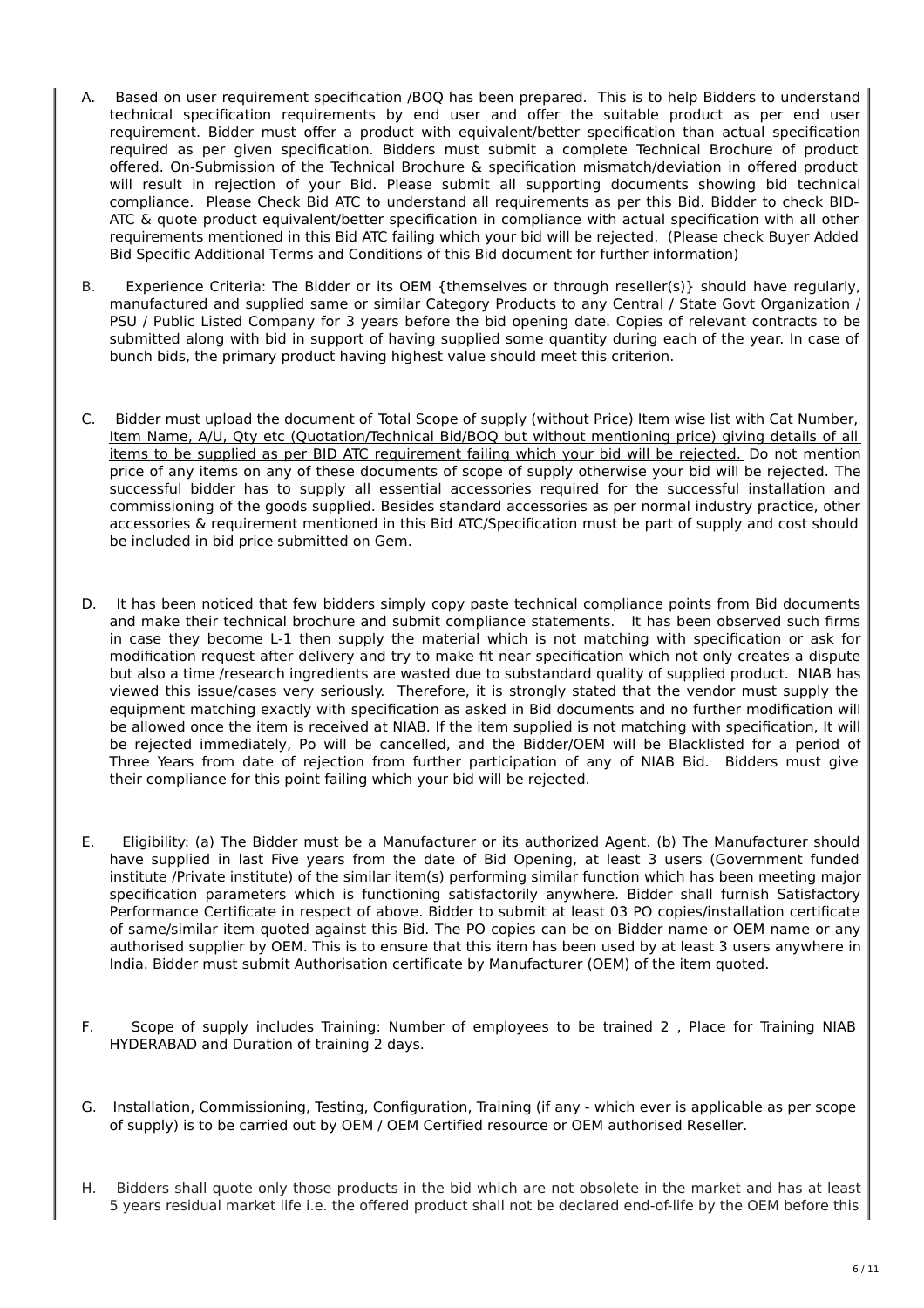period.

- I. Data Sheet of the product(s) offered in the bid, are to be uploaded along with the bid documents. Buyers can match and verify the Data Sheet with the product specifications offered. In case of any unexplained mismatch of technical parameters, the bid is liable for rejection
- J. Bidder financial standing: The bidder should not be under liquidation, court receivership or similar proceedings, should not be bankrupt. Bidder to upload undertaking to this effect with bid.
- K. **PERFORMANCE SECURITY 3% OF TOTAL VALUE OF THE CONTRACT IS APPLICABLE FOR THIS BID.** Performance Security can be submitted in the form of DD / FDR / Bank guarantee (BG) issued/confirmed from any of the commercial banks in India as per NIAB format/ in an acceptable form, safeguarding the NIAB interest in all respects. Performance Security is to be furnished by Bidder within 30 days after award of contract / Date of installation after complete supply. **Contract Payment will be made only after receipt of Performance Security.** PS/PBG should remain valid for a period of 60 (sixty) days beyond the date of completion of all contractual obligations of the supplier, including warranty obligations. The Performance Security will be forfeited and credited to the Buyer's account in the event of a breach of contract by the Bidder. It will be refunded to the bidder without interest, after completion of the contract in all respects including the warranty under the contract.
- L. Nominated Inspection Agency: Pre dispatch By Bidder or By OEM at factory site & Post Receipt Inspection at consignee site before acceptance of stores: Post-Receipt Inspection -By NIAB inspection Committee/Technical Officer & End User/concerned authorities.
- M. If the supplier fails to deliver any or all of the goods or fails to perform the services within the time frame(s) incorporated in the contract, the purchaser/consignee shall, without prejudice to other rights and remedies available to the purchaser/consignee under the contract, deduct from the contract price, as liquidity damages, calculated individually on each delayed performance of the contract including delivery, installation, non-submission of documents, etc. a sum equivalent to 0.5% per week of delay or part thereof until actual delivery or performance subject to a maximum of 10% Or As Applicable As Per Current Rule of the contract price . Once the maximum is reached purchaser may consider termination of the contract. Since the Liquidated damages are in virtue of non-performance of services, it will attract GST or any other applicable taxes which in turn shall be deducted from the Supplier.
- N. Without prejudice to Buyer's right to price adjustment by way of discount or any other right or remedy available to Buyer, Buyer may terminate the Contract or any part thereof by a written notice to the Seller, if: i) The Seller fails to comply with any material term of the Contract. ii) The Seller informs Buyer of its inability to deliver the Material(s) or any part thereof within the stipulated Delivery Period or such inability otherwise becomes apparent. iii) The Seller fails to deliver the Material(s) or any part thereof within the stipulated Delivery Period and/or to replace/rectify any rejected or defective Material(s) promptly. iv) The Seller becomes bankrupt or goes into liquidation. v) The Seller makes a general assignment for the benefit of creditors. vi) A receiver is appointed for any substantial property owned by the Seller. vii) The Seller has misrepresented to Buyer, acting on which misrepresentation Buyer has placed the Purchase Order on the Seller
- O. 1. The Seller shall not assign the Contract in whole or part without obtaining the prior written consent of buyer. 2. The Seller shall not sub-contract the Contract in whole or part to any entity without obtaining the prior written consent of buyer. 3. The Seller shall, notwithstanding the consent and assignment/subcontract, remain jointly and severally liable and responsible to buyer together with the assignee/ subcontractor, for and in respect of the due performance of the Contract and the Sellers obligations there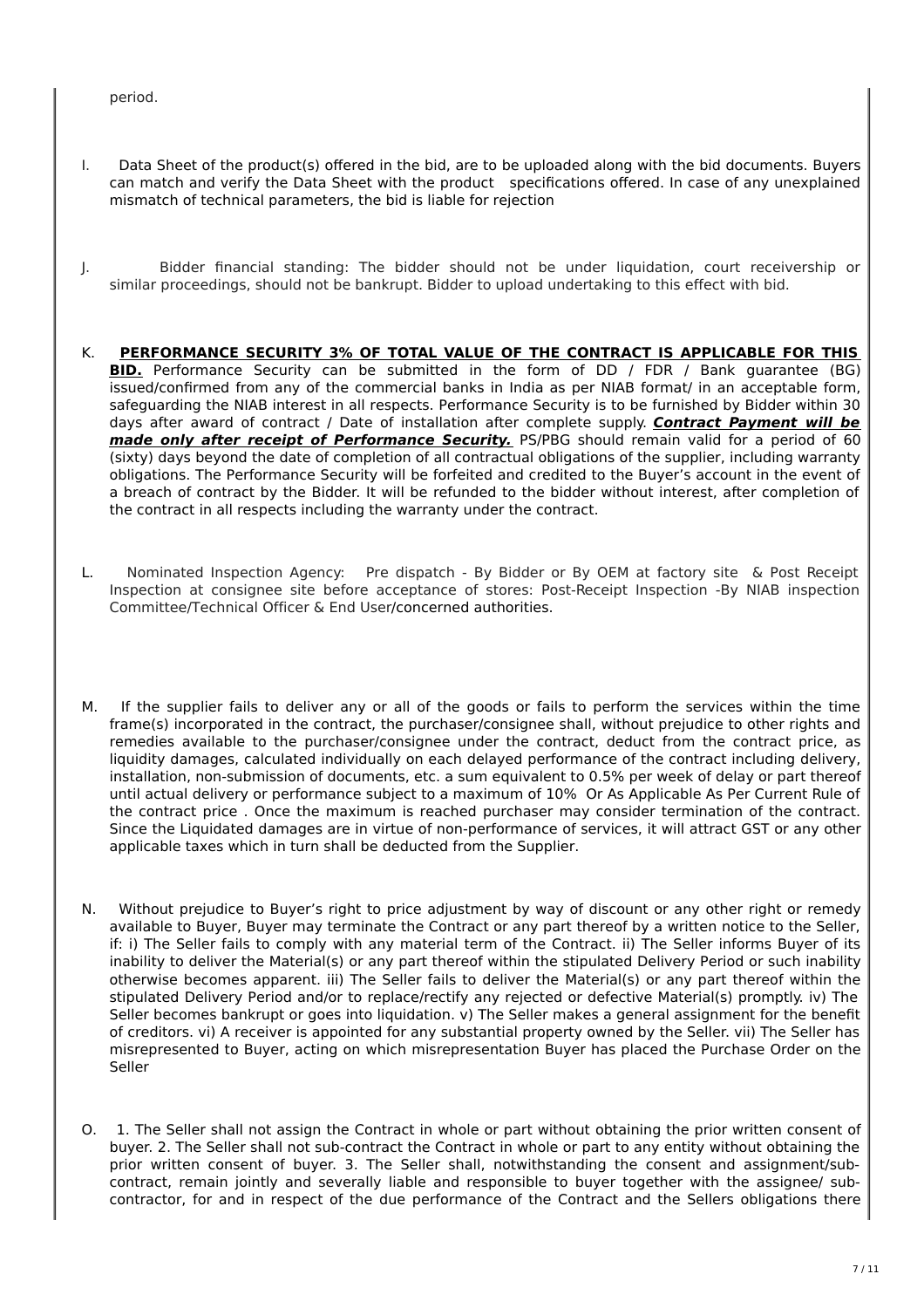under.

- P. Upload Manufacturer authorization: Wherever Authorised Distributors are submitting the bid, Manufacturers Authorisation Form (MAF)/Certificate with OEM details such as name, designation, address, e-mail Id and Phone No. required to be furnished along with the bid.
- Q. Packing: (i) The Supplier shall provide such packing of the Goods as is required to prevent their damage or deterioration during transit to their final destination, as indicated in the Contract. The packing shall be sufficient to withstand, without limitation, rough handling during transit and exposure to extreme temperatures, salt, and precipitation during transit and open storage. Packing case size and weights shall take into consideration, where appropriate, the remoteness of the Goods, final destination and the absence of heavy handling facilities at all points in transit (ii)The packing, marking, and documentation within and outside the packages shall comply strictly with such special requirements as shall be expressly provided for in the Contract, including additional requirements strictly as per Technical Specifications, and in any subsequent instructions ordered by the Procurement agency. Supply, Unloading and shifting of instrument/items to earmarked location, installation, testing will be in bidder's scope. The Bid price should be quoted including all. The transit insurance is in Bidders Scope.
- R. Payment: There is no advance payment provision for this BID. Our rules do not permit any advance payment either direct or through a bank. However, payment of your bill will be made after receipt of the articles in good

condition & successful installation by way of Wire Transfer as per PO Order Terms & conditions. Payment will be made after complete supply and installation, testing, inspection and acceptance of competent authorities.

- S. GST :- National Institute of Animal Biotechnology is registered with the Department of Scientific and Industrial Research (DSIR) Vide Reg. No. TUN/RG-CDE (1175)/2020 dt 28-08-2020 valid up to 31.08.2025 for purposes of availing Customs Duty , GST exemptions in terms of Notfn. No. 51/96- Customs dt. 23 .07.1996, Notfn. No. 28/2003 Customs dt. 01.03 .2003, Notfn. No. 43/2017- Customs dt. 30.06.2017 & Notfn. No. 47/2017- Integrated Tax (Rate) dt. 14.11.2017, Notfn. No. 10/2018-Integrated Tax (Rate) dt. 25.0l.2018 and Notfn. No. 45/2017- Central Tax (Rate) dt. 14.11.2017, Notfn. No. 45/2017- Union Territory Tax (Rate) dt. 14.11.2017 & Notfn. No. 9/2018- Central Tax (Rate) dt. 25 .0l.2018, Notfn. No. 9/2018- Union Territory Tax (Rate) dt. 25.01.2018, as amended from time to time **for RESEARCH PURPOSES only and for Such cases GST is 5 % only**. **BIDDERS MUST CHECK THIS NOTIFICATION & QUOTE CORRECT APPLICABLE GST /CUSTOM BONDED WAREHOUSE PRICE (IF ANY) DUTY FREE/CONCESSIONAL DUTY AS APPLICABLE AS PER RULES/NOTIFICATION AS AMENDED FROM TIME TO TIME.**
- T. Bidders are advised to check applicable GST on their own before quoting. Buyer will not take any responsibility in this regards. GST reimbursement will be as per actuals or as per applicable rates (whichever is lower), subject to the maximum of quoted GST %.
- U. The bidding cost must include the cost of Total warranty & AMC as required/ mentioned in Bid ATC. Please check BID ATC for **Warranty & AMC requirement**. Unless specified in ATC , standard warranty to be provided is 01 year from date of complete supply and installation.
- V. Every care has been taken to ensure that the contents of this DOCUMENT/BID ATC are accurate and updated/ in compliance with latest rules, in case of any conflict between the provisions stipulated in this document and in GFR 2017 / The prevailing laws by GOI, Competent authority of NIAB will follow the latest rules /laws /Amendment applicable to NIAB issued by GOI.

W. This BID requires compliance with OM No F.No.6/18/2019-PPD dated 23rd/24th July 2020 (Public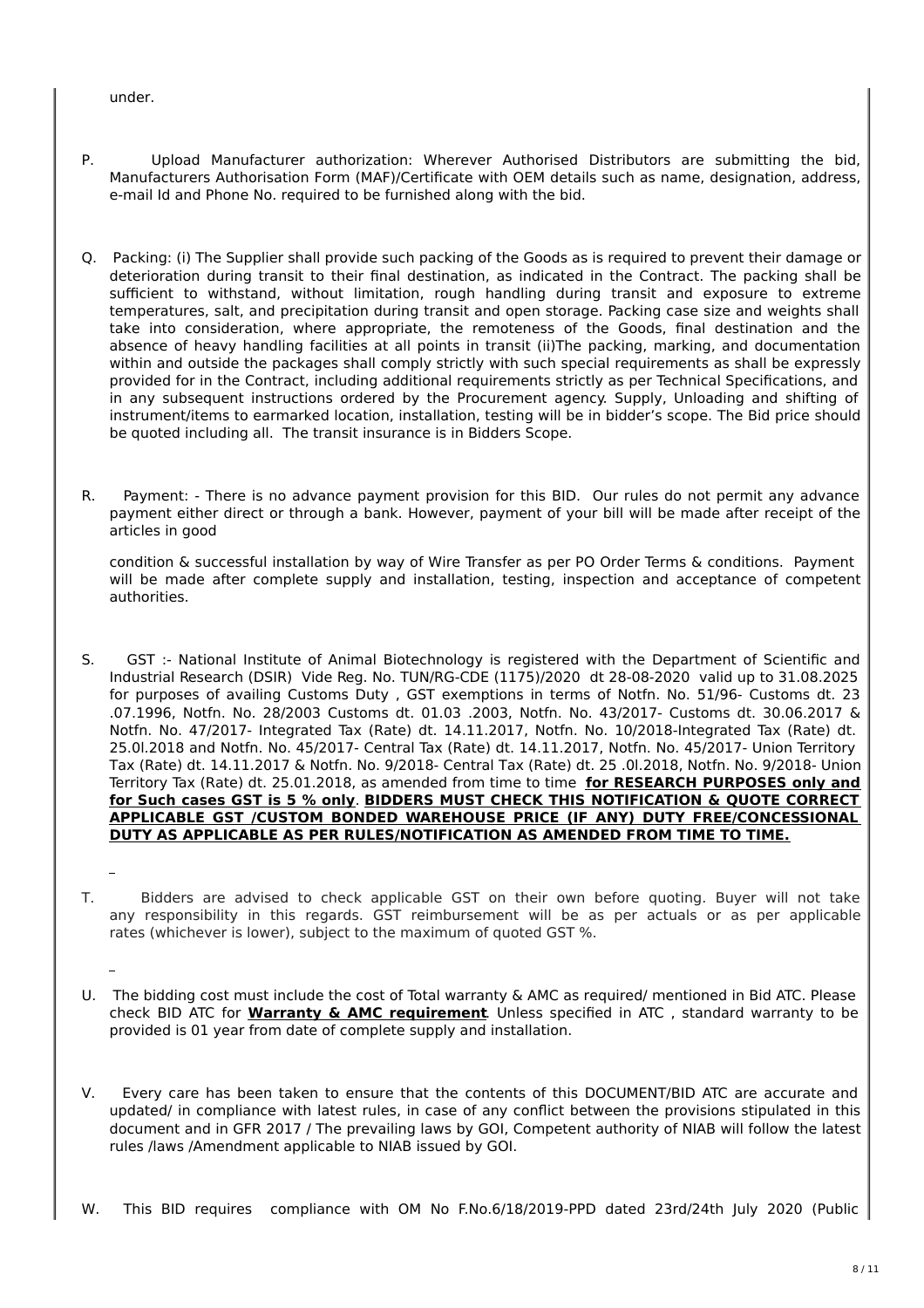Procurement 1, 2 and 3) issued by Ministry of Finance, Department of Expenditure, Public Procurement Division and any further change / Amendment w.r.t this OM regarding **Eligibility of bidders from specified countries &Public Procurement** (Preference to Make in India) Order 2017" (PPP-MII) of Department for Promotion of Industry and Internal Trade, (DPIIT - Public Procurement Section) as revised by No. P-45021/2/2017-PP (BE-II) dated 16th September 2020 and any further change / Amendment w.r.t this OM regarding To encourage 'Make in India' and promote manufacturing and production of goods and services in India. Bidders to submit all relevant information available with them in this regard for this BID. The competent authority reserves the right to ask all relevant, supporting documents from bidder at any stage of this process & BID will be rejected in case of failure to submit the required documents within stipulated time for compliance with any of Provision of GFR / Any applicable latest law / Rule issued by GOI applicable to NIAB. The decision of the competent authority of NIAB will be treated as final in this regard/ Dispute if any.

- X. The Contract shall be interpreted in accordance with the laws of the Union of India and all disputes shall be subject to place of jurisdiction Hyderabad.
- Y. For fulfilling the experience criteria any one of the following documents may be considered as valid proof for meeting the experience criteria:

a. Purchase Order copy along with Invoice(s) with self-certification by the bidder that supplies against the invoices have been executed.

b. Execution certificate by client with order value.

c. Any other document in support of order execution like Third Party Inspection release note, etc.

- Z. Bidder's offer is liable to be rejected if they don't upload any of the certificates / documents sought in the Bid document, ATC and Corrigendum if any. Submit Technical Brochure, Product Catalogue for checking Specification Compliance, Item wise BOQ/Quotation WITHOUT PRICE, List of 03 installations/PO copies, OEM Authorization, ISO/CE/BIS/ISI/Other certification (if any). Bidder must offer product with equivalent/better specification than specification given as per this BID.
- AA. Bidder to submit Local Content certificate as per following format in accordance with DPIIT -Public Procurement Section OM No. P-45021/2/2017-PP (BE-II) dated 16th September 2020 **(If the total cost of items to be supplied is less than Rs 5 lakh then Bidders are exempted from providing this below certificate.** This Certificate is also not applicable for the items where relaxation **for Global Tender Equiry has been provided as per DPIIT** - Public Procurement Section OM No. No.F.4/1/2021- PPD dated 6 th Jan 2022 and/or further applicable latest law / Rule issued by GOI applicable in this regard. Class (I) & Class (II ) bidders can participate in this Bid. Non local Suppliers will be considered only if GTE permission form competent authorities obtained and mentioned /uploaded /accepted for this BID on GeM. Otherwise Non Local Suppliers bid will not be considered.

Date

To,

Director

NIAB – Hyderabad

#### **CERTIFICATE FOR LOCAL CONTENT**

This is to certify that we the undersigned have read OM As per DPIIT - Public Procurement Section OM No. P-45021/2/2017-PP (BE-II) dated 16th September 2020 & the following information about category of supplier as per this OM. Local content (means the amount of value added in India which shall, unless otherwise prescribed by the Nodal Ministry, be the total value of the item procured (excluding net domestic indirect taxes) minus the value of imported content in the item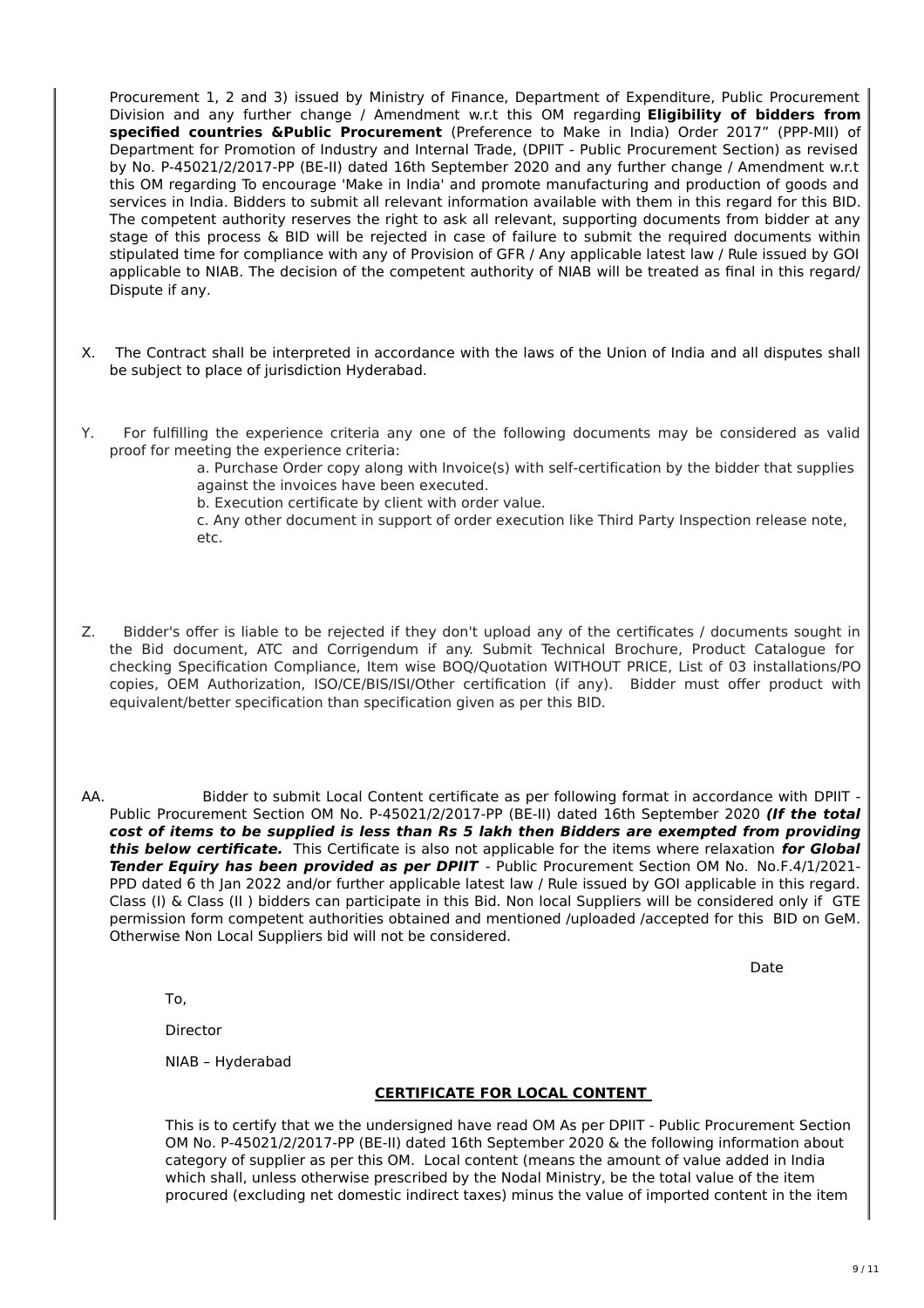(including all customs duties) as a proportion of the total value, in percent. If Local Content is Equal or More than 50% -- **Class-I** Local Suppliers , If local Content is Equal or More than 20 % but less than 50% -- **Class -II** Local Supplier ,If Local Content is Less than 20% -- **Non - Local Supplier .**

#### **The below information in context of above mentioned OM is submitted for your record**

GEM BID No =

Local Content % =

Category of Supplier =

I/we hereby declare that above information has been submitted after reading the details mentioned below. In the event of information submitted above being found false or incorrect at any stage, bid shall be liable to rejection/termination of accepted Bid/Order /any further action suitable in accordance with the law of GOI.

#### **COMPETENT AUTHORITY NAME, SIGN & DATE WITH STAMP / SEAL OF ORGANIZATION**

**Please read whole Bid Document & all Terms and conditions carefully and submit your Bid with all required documents. Non-compliance to Bid Terms/ Non submission of required documents will result in rejection of your Bid.**

9. **Generic**

.

#### **OPTIONAL SITE VISIT:**

1. The Bidder is advised to visit and examine the installation site and its surroundings and obtain for itself on its own responsibility all information that may be necessary for preparing the Bid. The costs of visiting the site shall be borne by the Bidder. by bidder

2. The Bidder representative shall be allowed entry upon consignee premises for such visits, only upon the express conditions that the Bidder will release and indemnify the Buyer and Consignee against all liabilities arising out of such visit including death or injury, loss or damage to property, and any other loss, damage, costs, and expenses incurred as a result of such visit.

3. The Bidder shall not be entitled to hold any claim against Buyer for noncompliance due to lack of any kind of pre-requisite information as it is the sole responsibility of the Bidder to obtain all the necessary information with regard to site, surrounding, working conditions, weather etc. on its own before submission of the bid.

## **Disclaimer**

The additional terms and conditions have been incorporated by the Buyer after approval of the Competent Authority in Buyer Organization. Buyer organization is solely responsible for the impact of these clauses on the bidding process, its outcome and consequences thereof including any eccentricity / restriction arising in the bidding process due to these ATCs and due to modification of technical specification and / or terms and conditions governing the bid. Any clause incorporated by the Buyer such as demanding Tender Sample, incorporating any clause against the MSME policy and Preference to make in India Policy, mandating any Brand names or Foreign Certification, changing the default time period for Acceptance of material or payment timeline governed by OM of Department of Expenditure shall be null and void and would not be considered part of bid. Further any reference of conditions published on any external site or reference to external documents / clauses shall also be null and void. If any seller has any objection / grievance against these additional clauses or otherwise on any aspect of this bid, they can raise their representation against the same by using the Representation window provided in the bid details field in Seller dashboard after logging in as a seller within 4 days of bid publication on GeM. Buyer is duty bound to reply to all such representations and would not be allowed to open bids if he fails to reply to such representations.